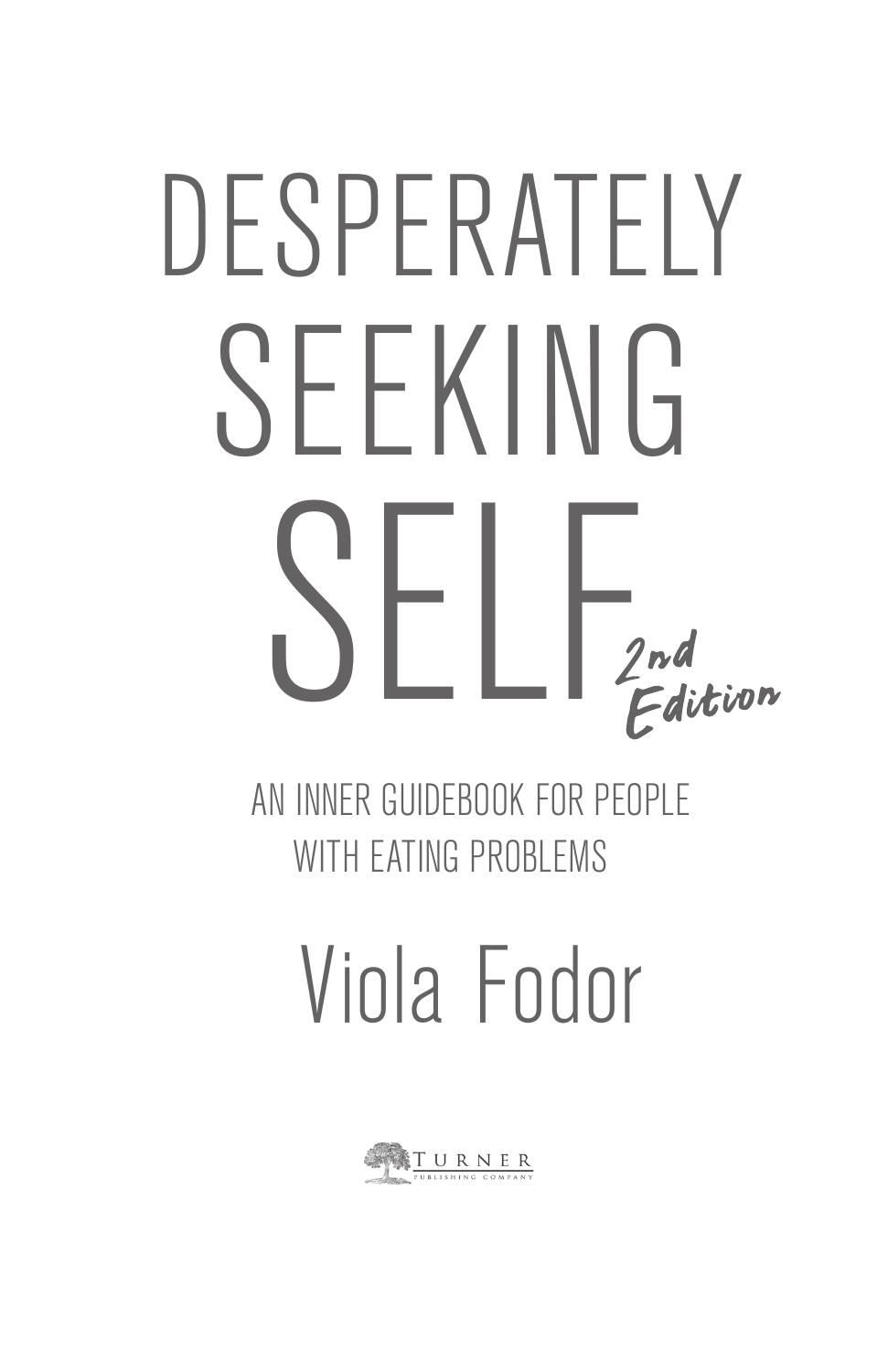### PRAISE FOR VIOLA FODOR AND DESPERATELY SEEKING SELF

#### KATIE

In her deeply rich book about life, hope, and healing, Viola shares how we can look beyond the symptoms of an eating disorder to explore who we are, what we need, and how we can create lasting change for ourselves.

> —Katie Dunnigan, M.A. (C Psyc), Registered Psychotherapist

#### ARYNE

As someone who has fully healed from an eating disorder, I have shared this book with many people, both sufferers and would-be therapists. Instead of diagnosing and categorizing, *Desperately Seeking Self* understands eating disorders from a wider perspective. Readers will gain new insights and learn how suffering can help us grow and gain wisdom that might not have arisen otherwise.

#### Cheryl

Viola has written an important book that addresses the deep need within each of us to heal psychologically, physically and spiritually. Through practical ways, Viola engages the reader so that long term healing can happen. It was such a relief to find a book that gives us a way not to abandon the true self in the journey to wellness.

—The Reverend Cheryl Baker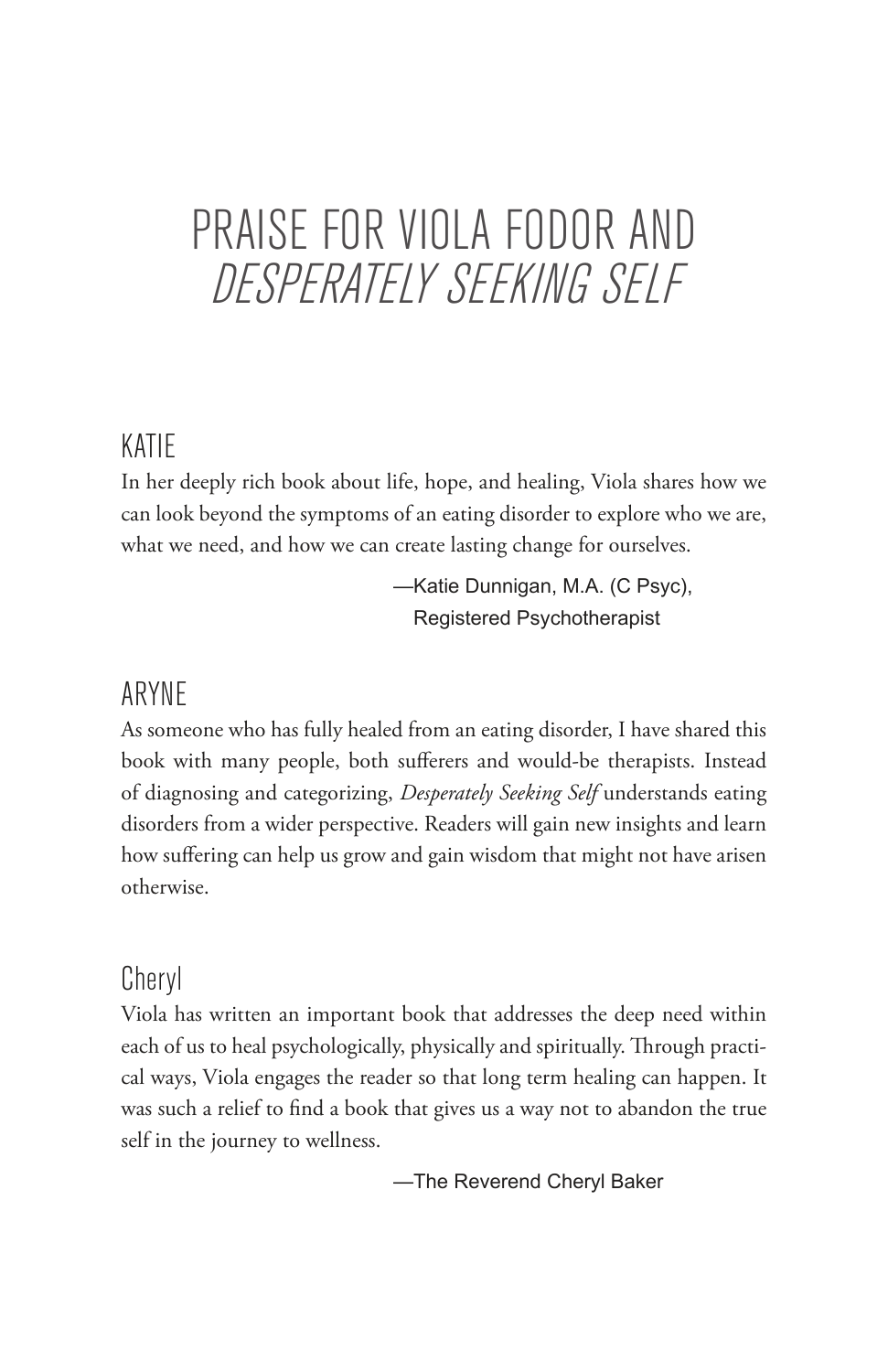#### GRACE

Viola deftly takes readers through a remarkable journey of self discovery, explaining how the strategies they have been using to help themselves are actually hurting them and what to do instead. For those with the courage to look compassionately and unflinchingly within, and to act on what they see, this book will lead you to freedom. It is a bold yet gentle invitation to know thyself.

> —Grace Yogaretnam, human rights lawyer and yogini

#### AMY

This book has a special place in my heart. It brought comfort and hope at a time when I needed them most. *Desperately Seeking Self* is for anyone who wants to understand the deeper and real reasons for eating problems. What sets this book apart is the viewpoint that true healing and inner freedom are possible. The wisdom and positive message shared in this book make it a timeless classic.

> —Amy Smith, M.A., Registered Psychotherapist

#### JANET

*Desperately Seeking Self* helped me stop blaming myself and others for not having a perfect life, or a perfect body, or a perfect job, or a perfect relationship, or a perfect family, etc. These unrealistic expectations caused me to constantly berate and sabotage myself. *Desperately Seeking Self* showed me how to take responsibility for my life and free myself of my unrealistic, unhealthy, and crippling expectations. It offers profound insights and practical wisdom for bringing you back to who you are on the deepest level. And I know that you too will like what you find!

> —Janet Lovegrove, Reg. Nurse, MSc, Health and Wellness Consultant and trained Life Process Transformation™ Facilitator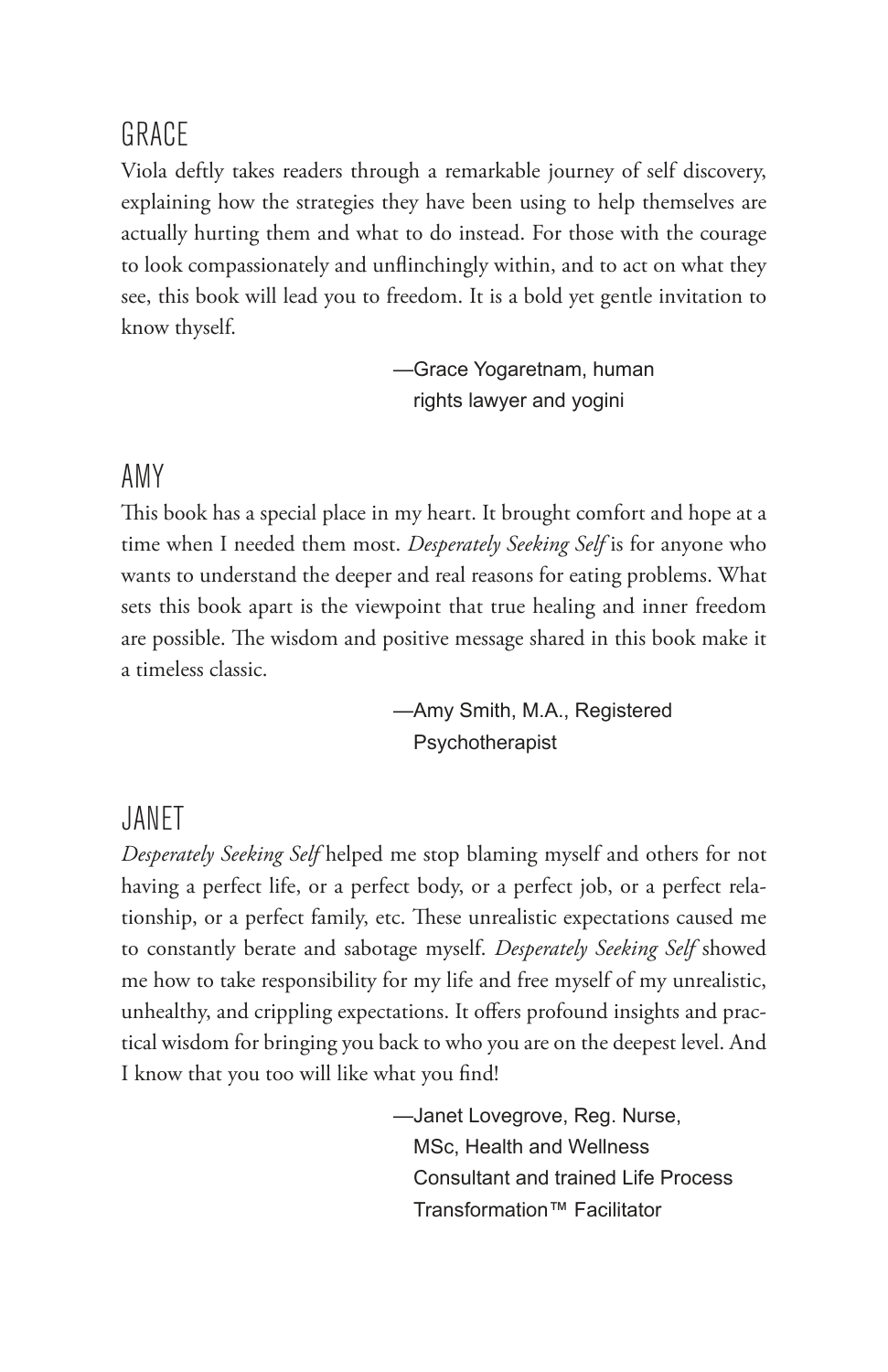#### **WENDY**

As a university professor, I see firsthand the struggles that students and teachers experience with issues of mental health, wellness, and academic success. *Desperately Seeking Self* is a resource I have used with pre-service and experienced teachers, and I have found it to be an effective guide for educators, guidance counsellors and academic advisors. The book introduces key issues of self, awareness and quiet time, in an empathetic and approachable way. I highly recommend this innovative book, and the author Viola Fodor, for leading the way; inspiring educators to talk openly and compassionately about the critical importance of learning self-acceptance and self-care.

> —Dr. Wendy Barber, Associate Professor, Faculty of Education, University of Ontario Institute of Technology

#### JEAN

In her book *Desperately Seeking Self*, Psychotherapist and educator, Viola Fodor, provides a pathway to healing for those ready to free themselves from a disordered relationship with food. With her expert guidance and personal wisdom, Viola gently guides readers to a place of true recovery.

> —Jean LaMantia, Registered Dietitian, Toronto, Canada

#### **CRYSTAL**

The moment I attended Viola's introductory workshop about eating disorders, healing and wellness based on *Desperately Seeking Self*, I felt it was for me. Listening to Viola inform the class of her life experiences and how similar it was to what I was going through on a daily basis, changed my life. While reading *Desperately Seeking Self*, the book touched my soul and I could relate to every page, every word, validating my life and confirming that there was hope. Acknowledging my needs and knowing that "Quiet Time" was always there for me and gave me a way to mentor and care for myself. Viola's process will always be a part of me and for this, I am forever grateful.

> —Crystal Farmer. Assistant Chief, Six Nations Fire & Emergency Services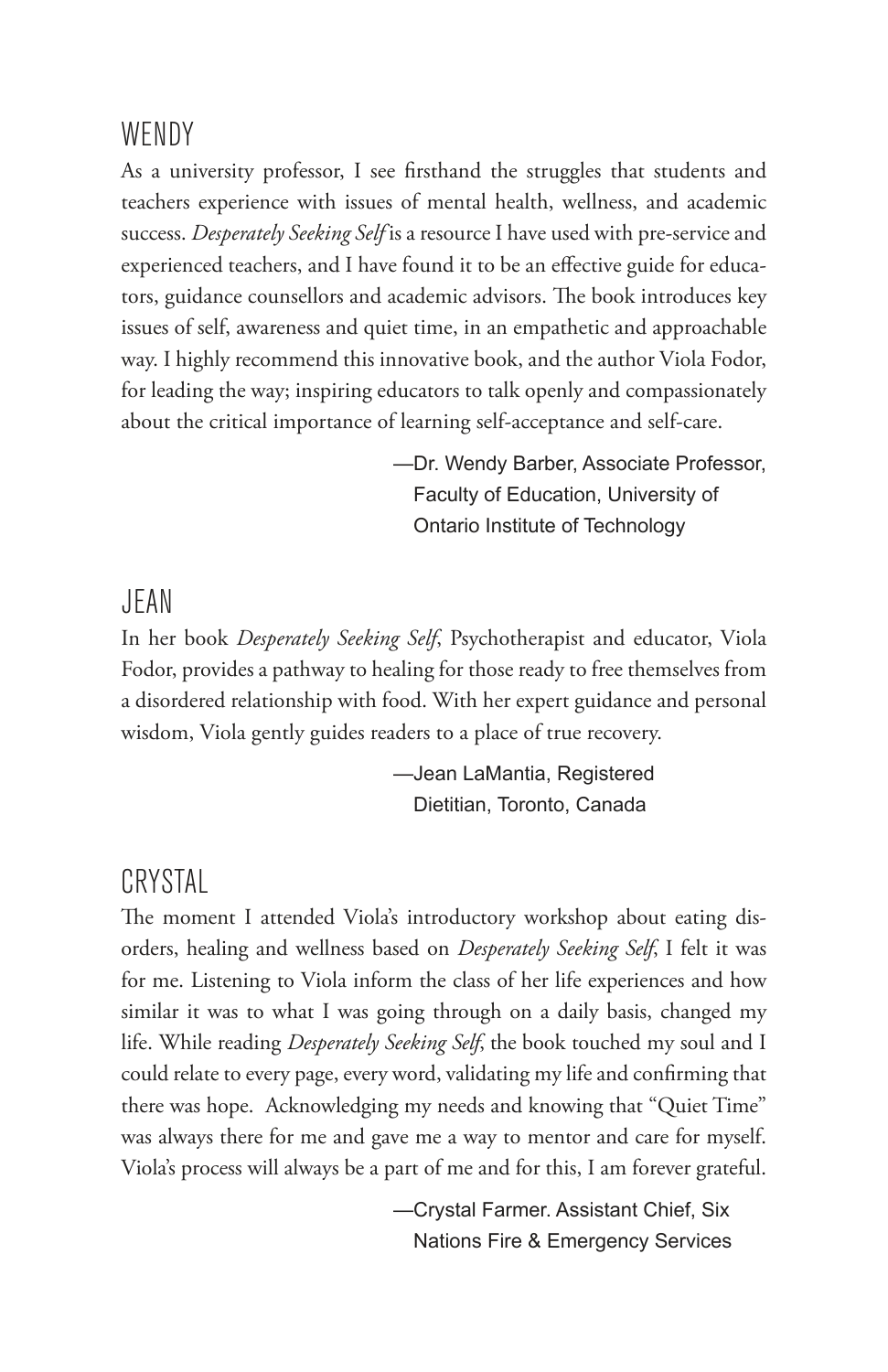#### **CHRISTINA**

I was given this special book at a time where I was desperate to find inner peace. Little did I know that each page of *Desperately Seeking Self* would invite me into a deeper understanding of my pain, and that still to this day, it brings up new insights and opens my perspective as I apply the teachings in my life. As someone who once felt silenced and unheard, reading Viola's message felt as if, for the first time, I was being understood and my experiences captured; my pain and struggle felt valid and yet her message awakened me to recognize my own capacity to heal. It gave me hope. Now as a social worker and researcher in the field of eating disorders, I refer to this book and Viola's teachings in hopes of continuing to spread her compassionate and humane message—that healing is possible, and that inner silence can allow for a true sense of our self to shine through in such meaningful ways! Enjoy!

—Christina Hyland RSW, MSW

#### JOCELYN

*Desperately Seeking Self* is as relevant today as it was the first time I read it fifteen years ago while in the height of my bulimia. Now, fully recovered, and a practising psychotherapist, I still see Viola's approach as the missing component in modern counselling and therapy.

> —Jocelyn Proctor, Naturopathic Nutritional Therapist and Psychotherapist

#### PAMELA

After 12 years of struggling with anorexia/bulimia, and after trying every technique, workshop, program and expert available, I finally found Viola Fodor. I was desperate, resigned, near suicidal by then and she was my last hope. She taught me how to live from my center—what she'd call, the True Self—and *Desperately Seeking Self* became my "bible." It's a special book that gave me guidance and support through my healing transformation.

> -Pamela Tames, certified Life Process Transformation™ Facilitator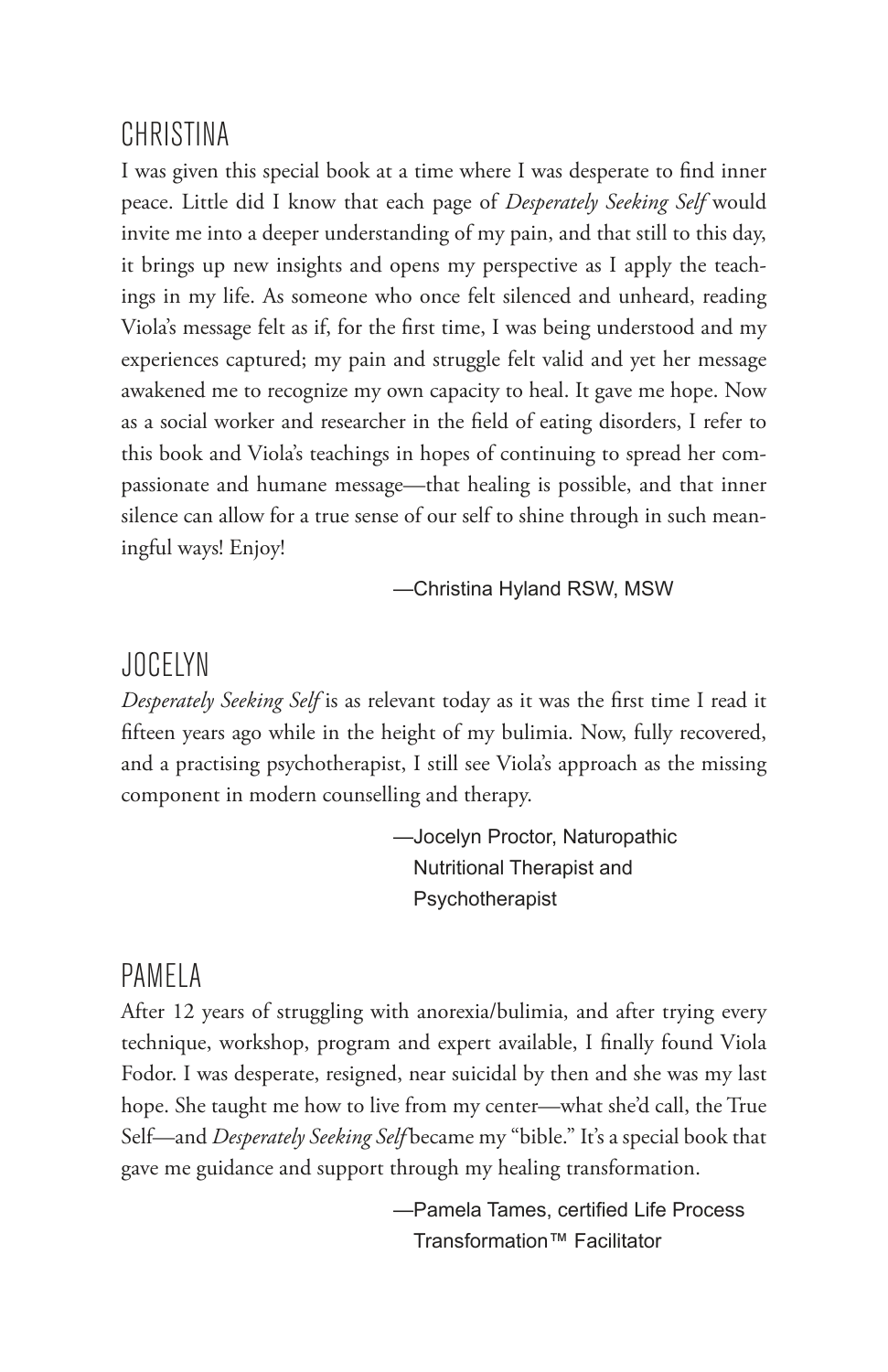# DESPERATELY SEEKING  $\sum_{i}$   $\sum_{i}$   $\sum_{i}$   $\sum_{i}$   $\sum_{i}$   $\sum_{i}$   $\sum_{i}$   $\sum_{i}$   $\sum_{i}$   $\sum_{i}$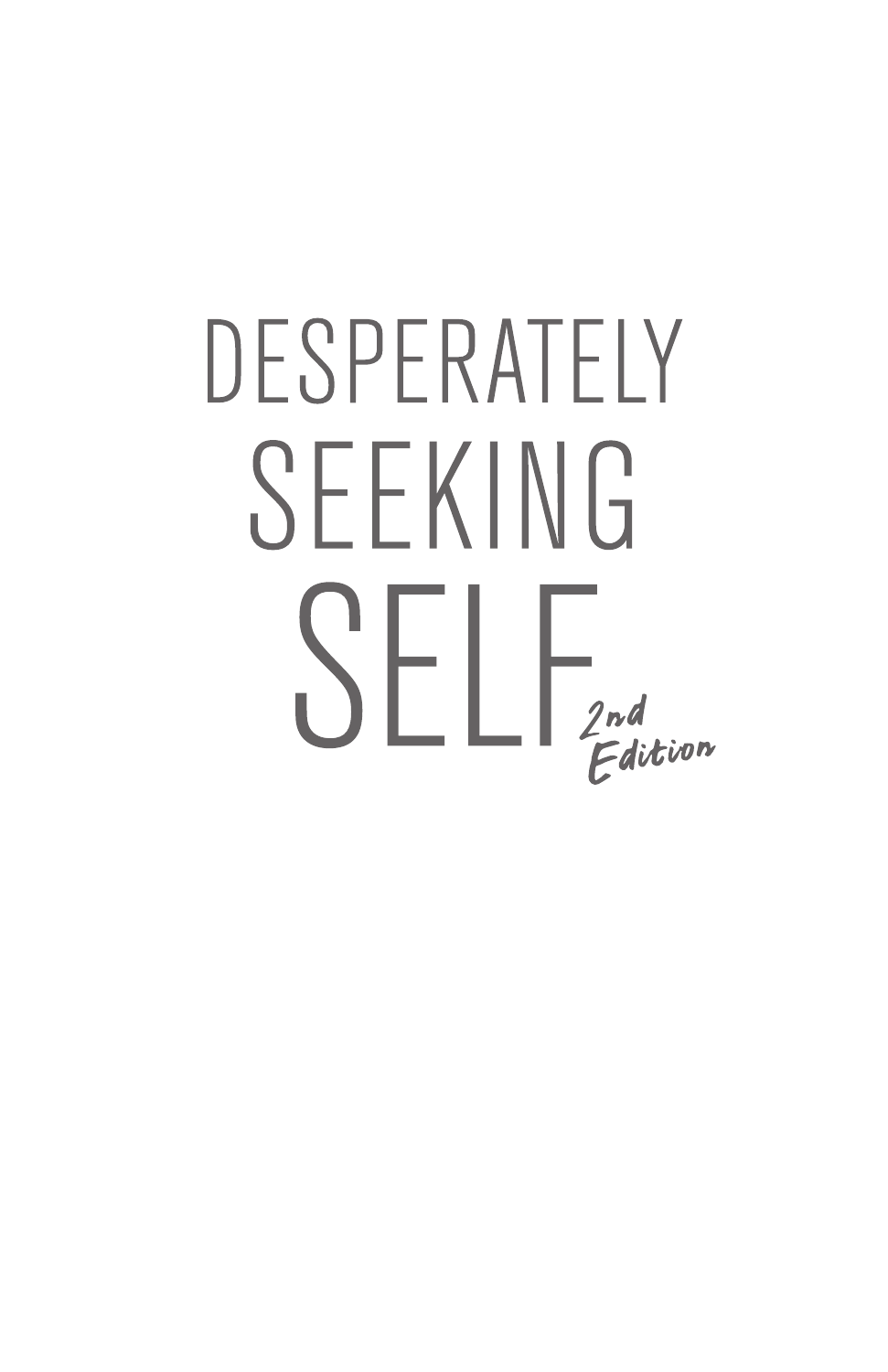### A CONVERSATION

*For years I've been struggling with an eating problem. In the beginning, my bingeing and purging seemed to serve a purpose. I could eat whatever I wanted and still stay slim. Now this behavior has taken on frightening dimensions. My day consists of going crazy with food and trying so hard to stay sane. I hate being like this, but I don't see any way out. Still, something inside me won't let me give up. That is what brought me to you. I need help.*

It can't be easy to bare your soul, to be vulnerable, to trust in someone enough to share a dark part of you. Thank you for opening up to me. Please be assured that you have brought your concerns to a safe place.

You seem lost in your efforts to help yourself. You are wise not to try to deal with this problem alone. You need someone to assist you in the process of helping and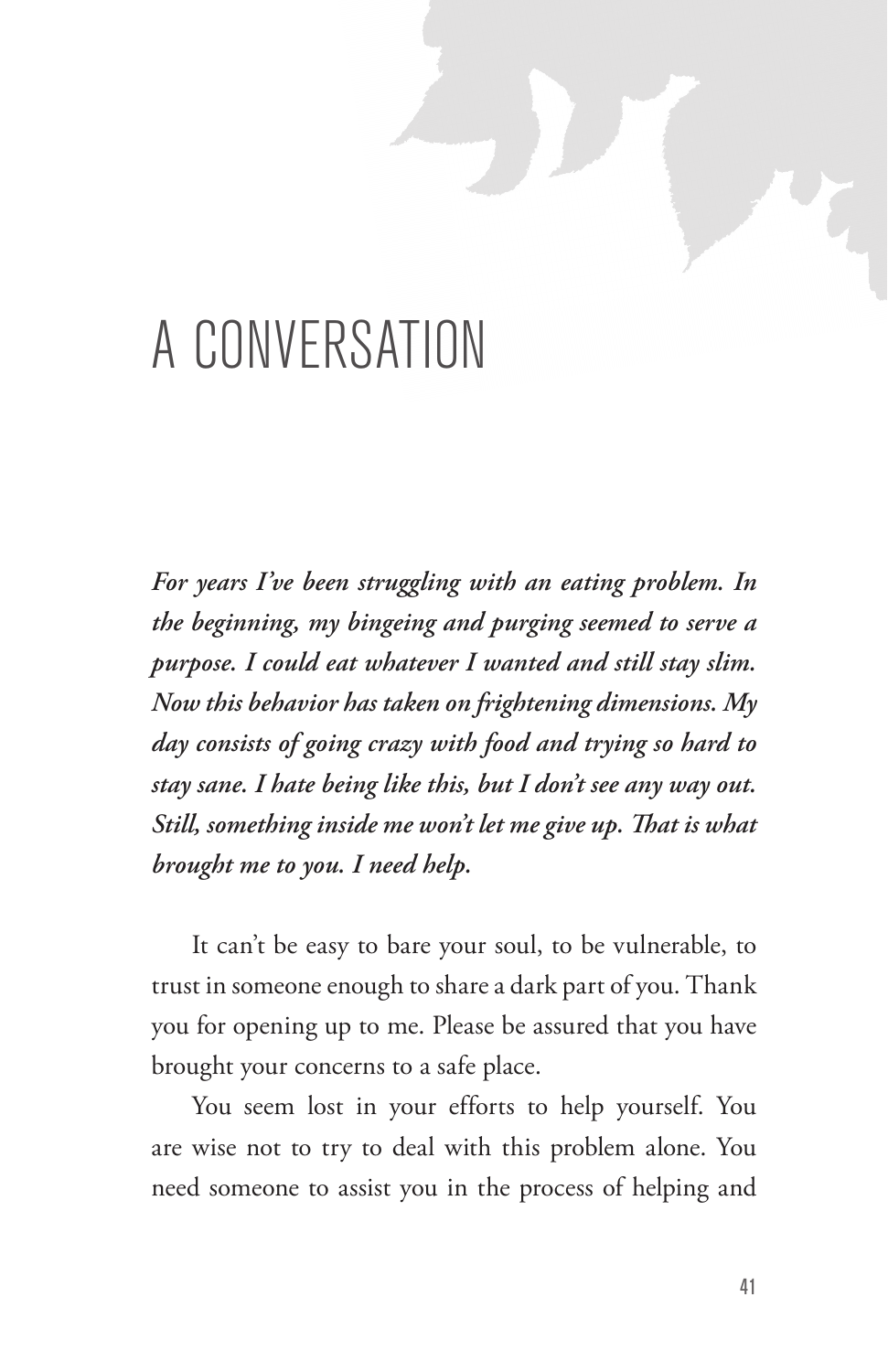healing yourself, someone who is skilled at the inner guiding process.

*What makes this problem so hard for me to figure out by myself? I'm bright. I try hard. I've read all kinds of self-help books.*

 $\overline{\phantom{0}}$ 

Let me respond to your question by sharing my experience. I struggled with bulimia for more than a decade. Each day I woke up determined to normalize my eating, once and for all. Each time I failed miserably. I did not realize that I had to learn more about me before I could help myself.

Remarkably, I came to some insights about my true nature before it was too late. Deep down, I began to sense that I had intrinsic value, that I had a wealth of inner resources, and that I could choose to be well. This selfknowledge came just in time for me to save my life.

*Your story is inspiring, but maybe you're special. I find it hard to believe that I can do what you've done.*

 $\overline{\phantom{0}}$ 

Don't lose sight of the fact that once I was where you are now. Perhaps I was even more downtrodden. Today I